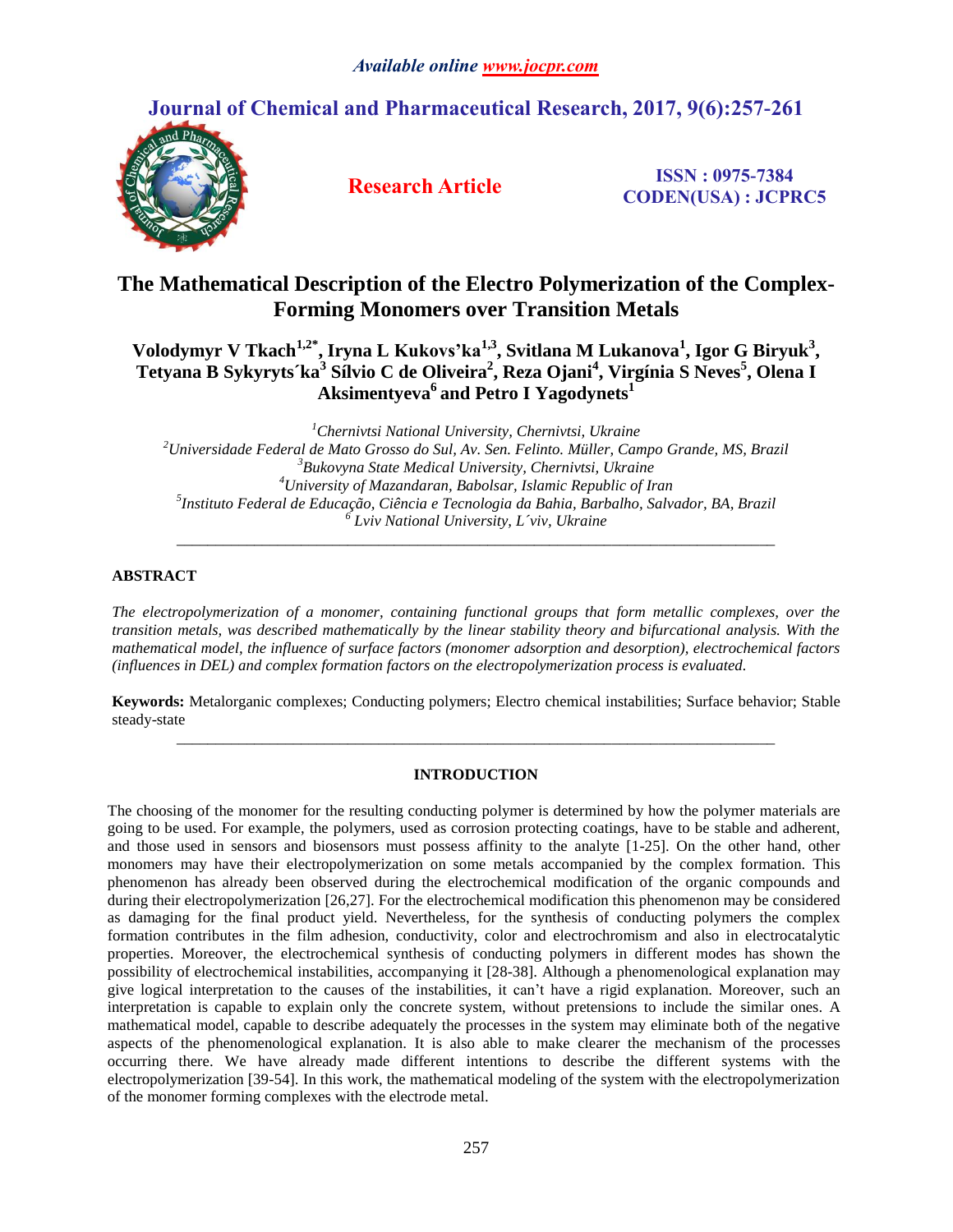#### **SYSTEM AND ITS MODELING**

In order to describe the potentiostatic electropolymerization of a monomer, capable to form complexes, we use three variables:

c – the monomer pre-surface concentration;

 $\theta$  – the monomer surface coverage degree;

 $\gamma$  – the complex surface coverage degree.

To simplify the modeling, we suppose that the reactor is intensively stirred, so we can neglect the convection flow. Also we assume that the background electrolyte is in excess, so we can neglect the migration flow. The diffusion layer is supposed to be of a constant thickness, equal to δ, and the concentration profile in it is supposed to be linear. The monomers enter in the pre-surface layer by means of its diffusion and by desorption from the surface and leave the layer by adsorption. So, its balance equation will be described as:

$$
\frac{dc}{dt} = \frac{2}{\delta} \left( v_{-1} - v_1 + \frac{D}{\delta} (c_b - c) \right) \equiv F_1 \tag{1}
$$

In which  $v_1$  and  $v_{-1}$  are monomer desorption and adsorption rates, D is the diffusion coefficient and  $c_b$  the bulk concentration of the monomer. The monomer enters the surface by its adsorption and leaves it by desorption. It also participates in the anodic electropolymerization and complex formation, so its balance equation will be described as:

$$
\frac{d\theta}{dt} = \Gamma_{t,\text{max}} (v_1 - v_{-1} - v_2 - v_3) \equiv F_2 \tag{2}
$$

In which  $\Gamma_{\text{max}}$  is the monomer maximal concentration,  $v_2$  is the electrooxidative polymerization rate, and  $v_3$  is the complex formation rate. The complex is formed by means of the monomer reaction of the monomer with the metallic surface and enters in the electropolymerization. Thus, its balance equation will be rewritten as:

$$
\frac{d\chi}{dt} = \Gamma_{\chi,\text{max}}(v_3 - v_2) \equiv F_3 \tag{3}
$$

In which  $\Gamma_{\chi,\text{max}}$  is the maximal surface concentration of the complex. The adsorption and desorption rates may be described as:

$$
v_1 = k_1 \exp(-\frac{(K_0 - K_1)\phi_0^2 + 2K_2\phi_0\phi_1}{2RT\Gamma_{\text{max-1}}}) \gamma \exp(a(\theta_h))c_h(1 - \theta - \chi)
$$
  

$$
v_{-1} = k_{-1} \exp(\frac{(K_0 - K_1)\phi_0^2 + 2K_2\phi_0\phi_1}{2RT\Gamma_{\text{max-1}}})(1 - \gamma) \exp(-a\theta)\theta
$$

In which  $k_1$  and  $k_2$  are monomer adsorption and desorption constants,  $K_1$  and  $K_0$  are DEL capacitances, related to the

free and covered parts of the surface,  $\varphi_1$  and  $\varphi_0$  are potential slopes, related to the zero charge potential. The electropolymerization speed may be described as:

$$
v_2 = k_2 \theta^x \chi^y \exp\left(-\frac{zF}{RT}\phi_0\right)
$$

In which  $k_2$  is the reaction rate constant, x and y are reaction orders, z is the number of the electrons transferred, F is the Faraday number, R is the gas universal constant, T is the absolute temperature. The complex formation rate is described as:

$$
v_3 = k_3 \theta \exp(\beta_1 \chi)
$$

In which  $\beta_1$  is the coefficient of the attraction between the monomer and the metallic surface.

#### **RESULTS AND DISCUSSION**

The behavior of this system will be described by means of liner stability theory and bifurcation analysis. The steadystate Jacobian matrix elements for this system will be described as:

$$
J = \begin{pmatrix} a_{11} & a_{12} & a_{13} \\ a_{21} & a_{22} & a_{23} \\ a_{31} & a_{32} & a_{33} \end{pmatrix}
$$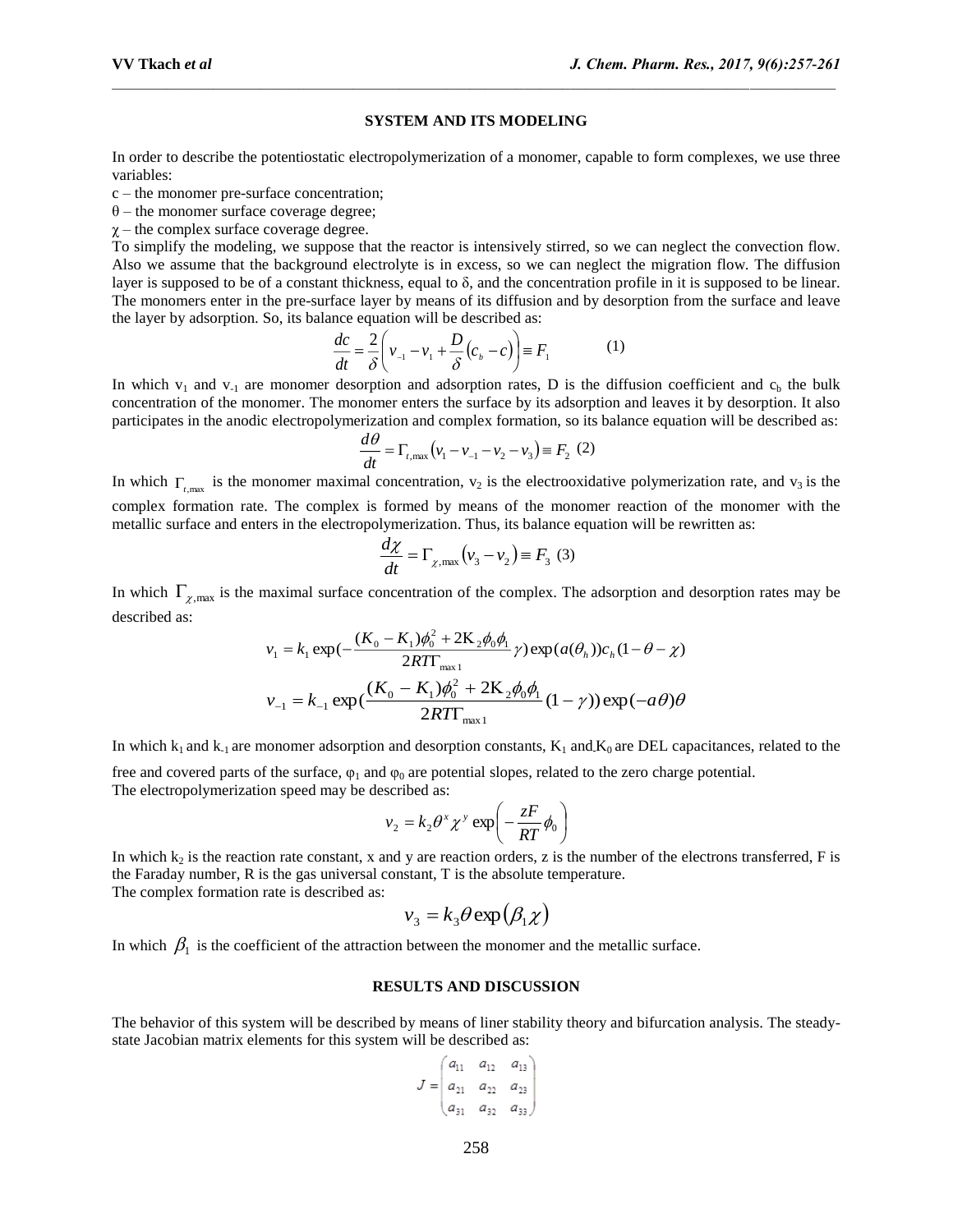In which:

$$
a_{11} = \frac{\partial F_1}{\partial c} = \frac{2}{\delta} \left( -\frac{\partial v_1}{\partial c} - \frac{D}{\delta} \right)
$$
  
\n
$$
a_{2} = \frac{\partial F_1}{\partial \theta} = \frac{2}{\delta} \left( -\frac{\partial v_1}{\partial \theta} + \frac{\partial v_1}{\partial \theta} \right)
$$
  
\n
$$
a_{13} = \frac{\partial F_1}{\partial \chi} = -\frac{\partial v_1}{\partial \chi}
$$
  
\n
$$
a_{21} = \frac{\partial F_2}{\partial c} = \Gamma_{\text{max 1}}^{-1} \frac{\partial v_1}{\partial c}
$$
  
\n
$$
a_{22} = \frac{\partial F_2}{\partial \theta} = \Gamma_{\text{max 1}}^{-1} \left( \frac{\partial v_1}{\partial \theta} - \frac{\partial v_2}{\partial \theta} - \frac{\partial v_2}{\partial \theta} \right)
$$
  
\n
$$
a_{23} = \frac{\partial F_2}{\partial \chi} = \Gamma_{\text{max 1}}^{-1} \left( \frac{\partial v_1}{\partial \chi} - \frac{\partial v_2}{\partial \chi} - \frac{\partial v_3}{\partial \chi} \right)
$$
  
\n
$$
a_{31} = \frac{\partial F_3}{\partial c} = 0 \qquad a_{32} = \frac{\partial F_3}{\partial \theta} = \Gamma_{\text{c,max}}^{-1} \left( \frac{\partial v_3}{\partial \theta} - \frac{\partial v_2}{\partial \theta} \right)
$$
  
\n
$$
a_{33} = \frac{\partial F_3}{\partial \chi} = \Gamma_{\text{c,max}}^{-1} \left( \frac{\partial v_3}{\partial \chi} - \frac{\partial v_2}{\partial \chi} \right)
$$

In order to simplify the analysis of the matrix, avoiding the appearance of cumbersome expressions, we introduce new variables, so the determinant will be described as:

$$
\frac{2}{\delta \Gamma_{\text{max}} \Gamma_{\text{c,max}}} \begin{vmatrix} -L - \kappa & -\Sigma_{s} & X_{s} \\ L & \Sigma_{s} - \Sigma_{p} - \Sigma_{c} & X_{s} - X_{p} - X_{c} \\ 0 & \Sigma_{c} - \Sigma_{p} & X_{c} - X_{p} \end{vmatrix}
$$

Opening the brackets and applying the condition of Det J<0, salient from the criterion, we obtain the steady-state stability requirement expressed as:

$$
\kappa > \frac{L(\Sigma_c X_s - \Sigma_p X_s + \Sigma_c X_s + \Sigma_s X_c - \Sigma_s X_p - \tilde{A})}{\tilde{A}}
$$

In which

$$
\tilde{A} = \Sigma_s X_c - 2\Sigma_p X_c - 2\Sigma_c X_c - \Sigma_s X_p - \Sigma_c X_s + \Sigma_p X_s
$$

This required is satisfied in the case of the kinetically-controlled process, in which the monomer diffusion is quicker than the chemical processes. This mode is easy to obtain and maintain in the reaction conditions. When the influences of the mentioned factors are equal, the monotonic instability is realized, and the condition of its appearance may be described as:

$$
\kappa = \frac{L(\Sigma_c X_s - \Sigma_p X_s + \Sigma_c X_s + \Sigma_s X_c - \Sigma_s X_p - \tilde{A})}{\tilde{A}}
$$

For the oscillatory instability to be realized, the presence of the positive elements in the main diagonal is necessary. The positive elements describe the positive callback.

In the main diagonal there are three elements, which may be positive:

 $\sum_{S}$ , describing the attraction of the adsorbed particles;

 $-2P$  describing the DEL influences of the electropolymerization process ( $\varphi_0$ <0);

- *<sup>C</sup>* describing the attraction between the growing film and the surface. The last factor was absent in the systems without complex formation. So, the mentioned process gives its impact to the oscillatory behavior.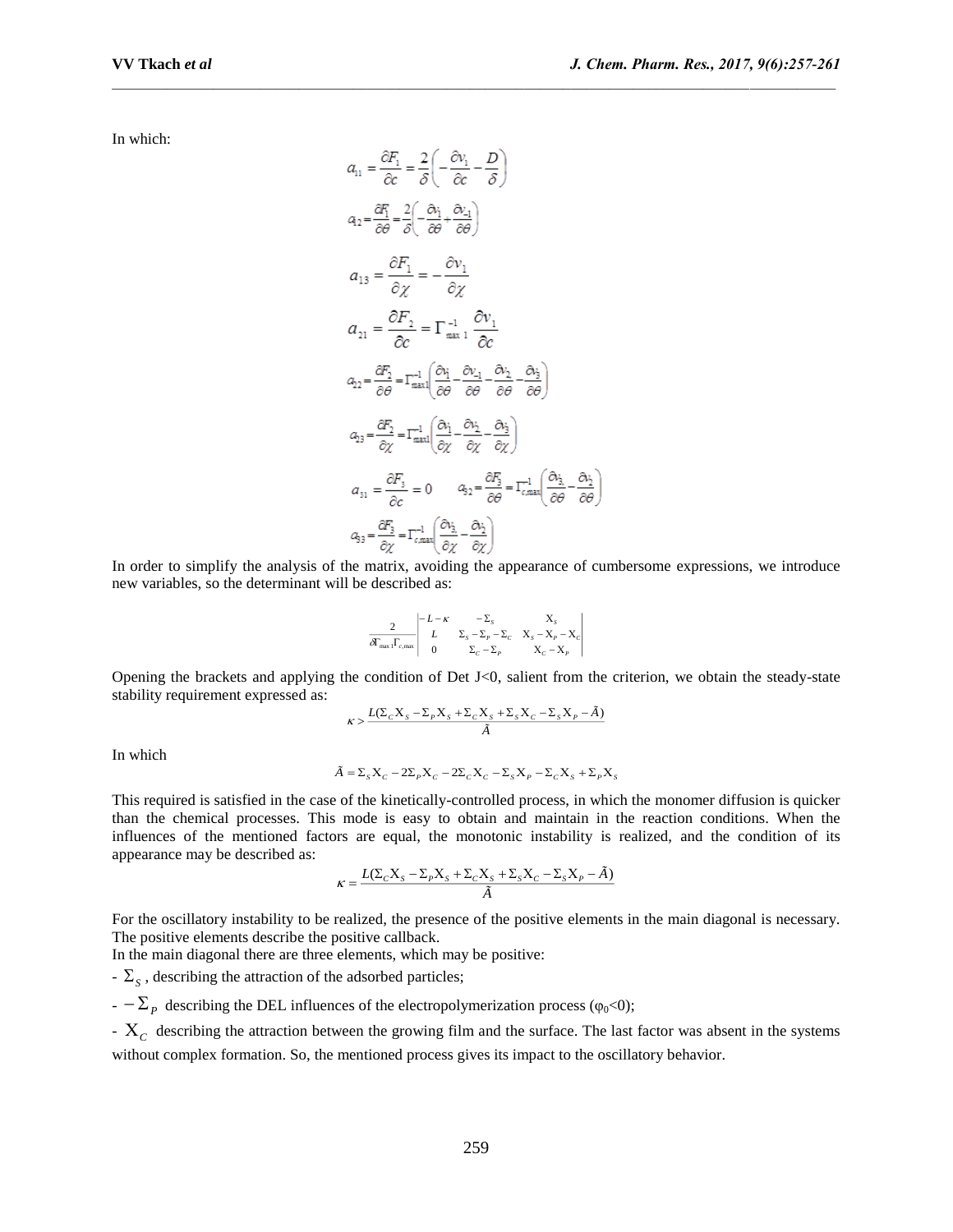#### **CONCLUSION**

The steady-state stability in this system is easy to obtain and maintain. The electrosynthetical process is kinetically controlled. The monotonic instability in this system is possible. The oscillatory instability may be caused not only by adsorbed particles´ attraction and electrochemical DEL influences, but also by the attraction between the growing film and metallic surface.

#### **REFERENCES**

- [1] S Takeda; H Yagi; S Mizuguchi. *J Flow Inj Anal*. **2008**, 25, 77-79.
- [2] Korostynska; K Arshak; E Gill; A Arshak. *Sensors*. **2008**, 7, 3027-3042.
- [3] CS Lee; J P Bell. *J Mat Sci*. **1995**, 30, 3827.
- [4] G Pistoia. *Gass Chim*. **1974**, 26, 127.
- [5] P Guisti. J Polym Sci. **1975**, 50, 133.
- [6] S Sadki; PH Scottland; N Brodie; Saboraud. *Chem Soc Rev*. **2000**, 29, 283-293
- [7] J Simonet; Rault-Berthelot. *Synth Met*. **1985**, 182, 186.
- [8] AF Diaz, J Bargon. In Handbook of Conducting Polymers; TA Skotheim, Marcel Dekker, New York, **1986**, 81.
- [9] OI Aksimentyeva; GV Martyniuk; IP Martynyuk; SS Skoreyko; OI Aksimentieva; GV Martiniuk; IV Martiniuk; SS Skoreiko. *Mat Res.* **2000**, 25.
- [10] Z Adamcova; L Dempirova. *Prog Org Coat*. **1989**, 16, 295-320.
- [11] M Schirmeisen; F Beck. *J Appl Electrochem*. **1989**, 19, 401-408.
- [12] C Ehrenbeck; K Juttner. *Electrochim Acta*. **1996**, 41, 511-518.
- [13] M Hepel. *Electrochim Acta*. **1996**. 4(1), 63-76.
- [14] EP Mackenzie; Thes Deg. *Chem*, **1987**.
- [15] JL Bredas; JC Scott; K Yakushi; GB Street. *Phys Rev.* **1984**, В30, 1023-1025.
- [16] AF Diaz, KK Kanazawa. Extended Linear Chain Compounds. // Ed. J.S.Miller. Plenum. New York. **1983**, 417.
- [17] AF Diaz. *Chemica Scripta*. **1981**, 17, 145-148.
- [18] M Bazzaoui; JI Martins; TC Reis; EA Bazzaoui; MC Nunes; L Martins. *Thin Solid Films*. **2005**, 485, 155.
- [19] DO Field; OI Aximentieva. *Sci Chem.* **2008**, 117-119.
- [20] OI Aximentieva, Electrochemical methods of synthesis and conductivity of conjugated polymers. Lviv: World, **1998**, 154.
- [21] J Roncali. *Chem Rev*. **1992**, 92, 711.
- [22] S Kumar. *J Chem*. **2010**, 8, 846.
- [23] LK Sharma; S Kumar; S Singh; RKP Singh. *Russian J Electrochem*. **2010**, 46, 37.
- [24] S Singh; S Kumar; LK Sharma; RKP Singh; *J Indian Chem Soc*. **2009**, 86, 734-738.
- [25] F Tedjar; S Ymmel; M Janda; P Duchek; P Holý; I Stibor. *Coll Czech Chem Comm*. **1989**, 54, 1299.
- [26] X Bao. *Inorg Chem Comnm*. **2013**, 38, 88-91.
- [27] M Sousa; ÉJ Dallan; R Bertazolli. *Quím Nova*. **2000**, 23, 326-330.
- [28] G Cornejo; G Ramírez; M Villagrán. *J Chil Chem Soc*. **2003**, 28.
- [29] I Das; NR Agrawal; SA Ansari; SK Gupta. *Ind J Chem*. **2008**, 47A, 1798-1803.
- [30] MSB Shammakh. "Electropolymerization of pyrrole on mild steel for corrosion protection", Thes. Ph. D. King Fahd University of Petroleum and Minerals, Dharan, Saudi Arabia, **2002**.
- [31] AS Liu; MAS Oliveira. *J Braz Chem Soc*. **2007**, 18, 143-152.
- [32] D Sazou. *Synth Met.* **2002**, 130, 1, 45-54.
- [33] I Das; N Goel; NR Agrawal; SK Gupta. *J Phys Chem.* **2010**, 114(40), 12888-12896.
- [34] M Bazzaoui; EA Bazzaoui; L Martins; JI Martins. *Synth Met.* **2002**, 130, 73-83.
- [35] I Das; N Goel; SK Gupta; NR Agrawal. *J Electroanal Chem.* **2012**, 670, 1-10.
- [36] KR Lemos Castagno. *Porto Alegre*. **2007**.
- [37] I Das; NR Agrawal; SK Gupta; RP Rastogi. *J Phys Chem.* **2009**, 113, 5296-5301.
- [38] K Aoki; I Mukoyama; J Chen. *Russian J Electrochem*. **2004**, 3, 319-324.
- [39] V Tkach; V Nechyporuke; P Yagodynets. *Ciên Tecn Mat*. **2012**, 24, 54-58.
- [40] V Tkach, V Nechyporuk, P Yagodynets. *J Phy Chem*. **2013**. 10(3), 249-256.
- [41] V Tkach; V Nechyporuk; P Yagodynets. *Adv Chem.* **2013**, 8, 97-104.
- [42] V Tkach; V Nechyporuk; P Yagodynets. *Affinity*. **2013**, 70, 73-77.